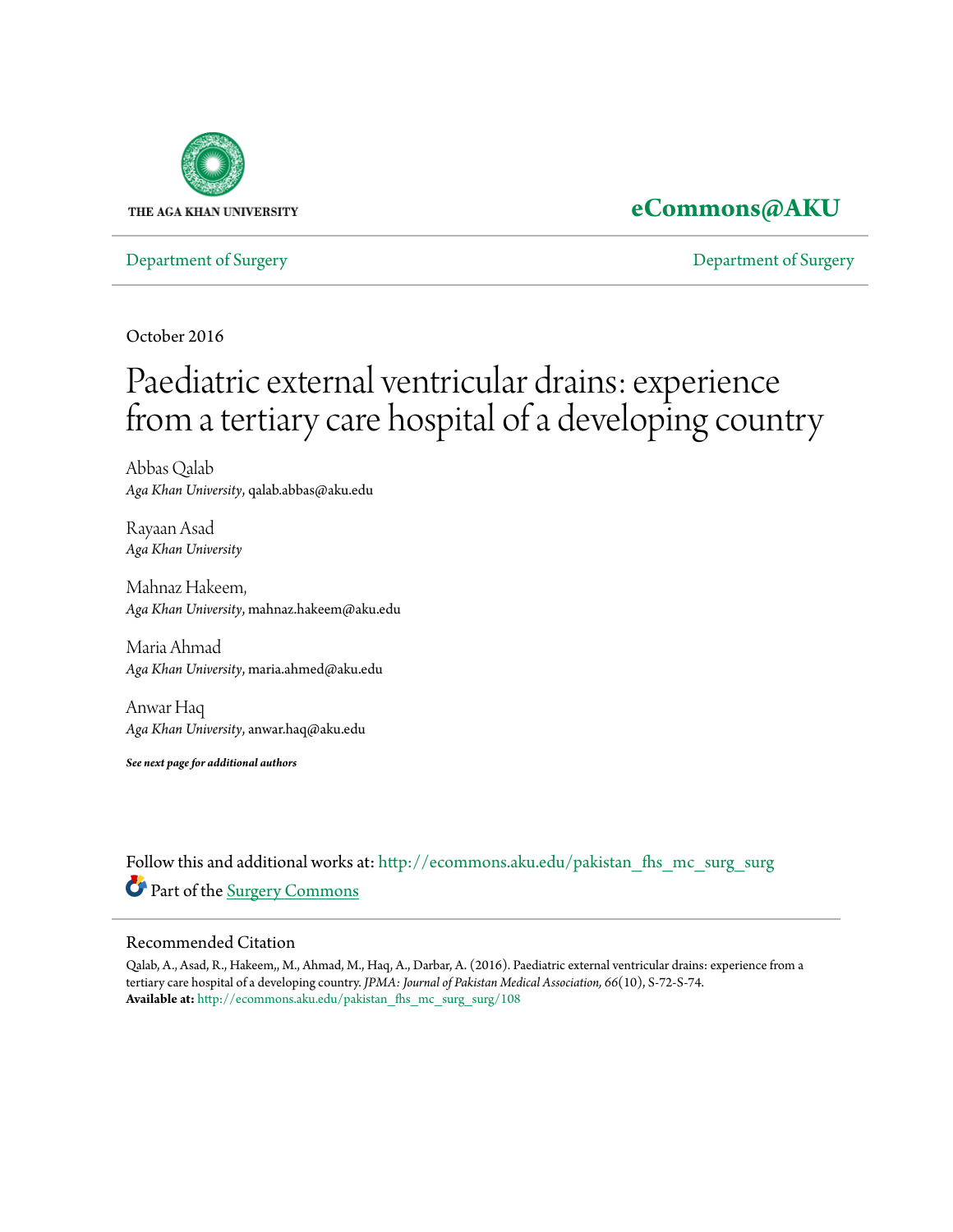#### **Authors**

Abbas Qalab; Rayaan Asad; Mahnaz Hakeem,; Maria Ahmad; Anwar Haq; and Aneela Darbar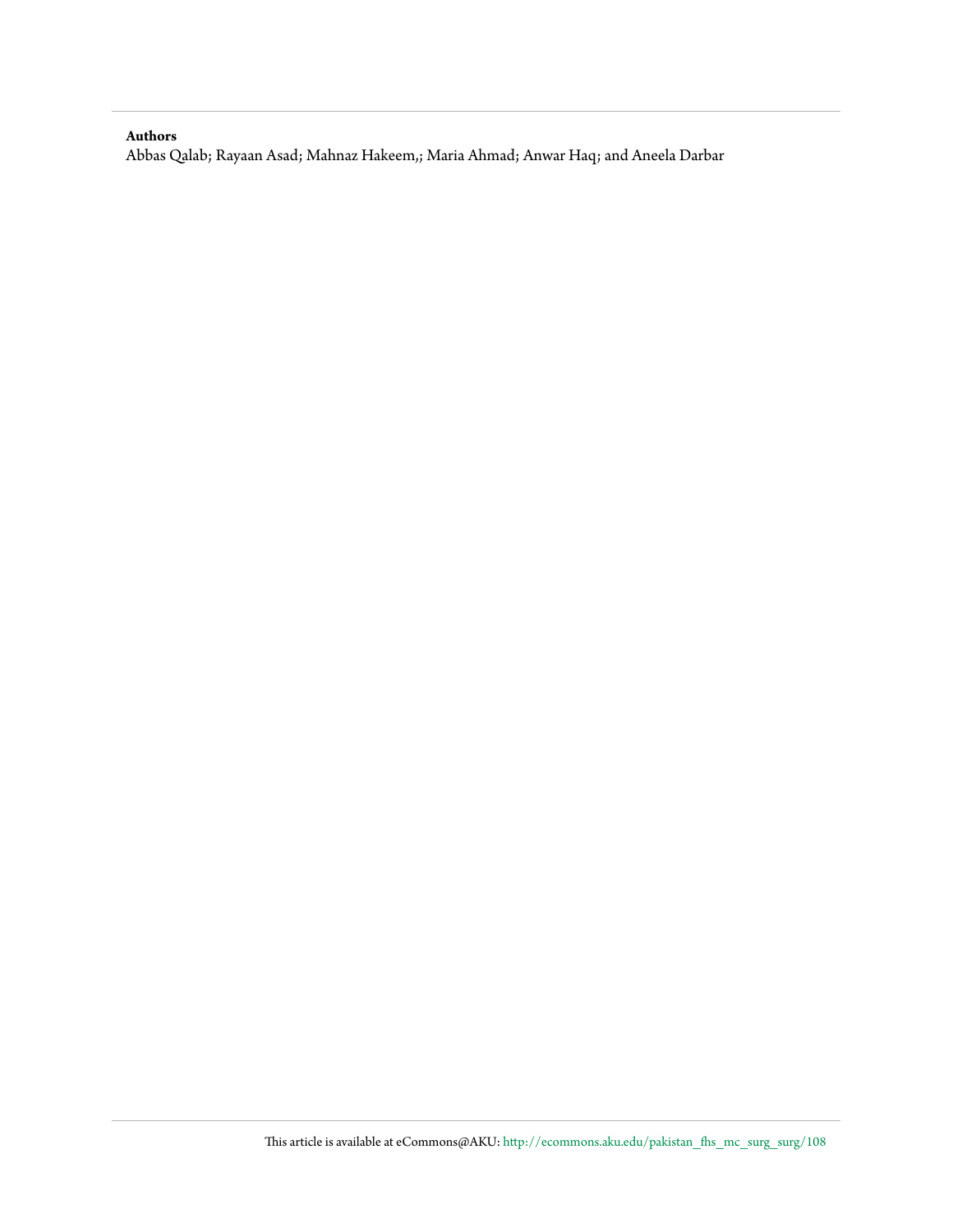## SHORT REPORT

# **Paediatric External Ventricular Drains: Experience from a tertiary care hospital of a Developing Country**

Abbas Qalab,<sup>1</sup> Rayaan Asad,<sup>2</sup> Mahnaz Hakeem,<sup>3</sup> Maria Ahmed,4 Haque Anwar,<sup>5</sup> Aneela Darbar<sup>6</sup>

### **Abstract**

The aim of the study was to describe indications and complications of external ventricular drain (EVD) placement in children aged between 1 month and 16 years. This retrospective chart review was conducted at the Aga Khan University Hospital, Karachi, and comprised all children who underwent EVD placement from January 2007 to December 2014. Of the 177 patients identified, 117(66%) were males 60(34%) were girls. The overall mean age was 5.4±5.2 years. The median Glasgow Coma Scale score on presentation and discharge was 13 (interquartile range [IQR]: 7) and 15 (IQR: 4), respectively. Major diagnosis included intracranial tumour 60(34%), bacterial meningitis 34(19%), tuberculous meningitis 33(18.6%), and haemorrhage 23(13%). Clinical indications for EVD insertion were acute hydrocephalus secondary to infection 64(36.2%), tumour 54(30.5%), and haemorrhage 23(13%) ventriculoperitoneal shunt malfunction or infection 25(14.1%) and traumatic brain injury 11(6.2%). Complications were observed in 47(26%) patients including infections 25(14.1%), malfunction 11(6.2%), haemorrhage 6(3.4%), misplacement 3(1.7%) and obstruction 2(1.1%). Staphylococcus was the main organism isolated. Moreover, 25(14%) patients expired. Acute hydrocephalus was the major indication and EVD infection was the major complication.

**Keywords:** EVD, Paediatric, Hydrocephalus, Infections, Complications.

#### **Introduction**

External ventricular drain (EVD) is a catheter placed percutaneously into the brain's ventricular system and connected to the external drain and transducer system. The insertion technique is simple, reliable and costeffective. <sup>1</sup> EVD serves the dual purpose of cerebrospinal fluid (CSF) drainage and measurement of intracranial pressure (ICP). <sup>2</sup> EVDs have been used to treat acute hydrocephalus secondary to various underlying conditions including central nervous system (CNS)

1,3,4Department of Pediatrics and Child Health, <sup>2</sup>Student, <sup>5</sup>Department of Surgery, Section of Neurosurgery, <sup>6</sup>Aga Khan University, Karachi. **Correspondence:** Qalab Abbas.Email:qalab.abbas@aku.edu

tumours, CNS infections and as a temporary replacement for infected or malfunctioning ventriculo-peritoneal shunt (VPS).<sup>2,3</sup> Its use is also increasing in patients with traumatic brain injury (TBI) and the paediatric guidelines for TBI emphasise the need for studies on EVD use in paediatric population. <sup>1</sup> EVD use has been intensely investigated in adult neurosurgical patients, but its use and experience in paediatric population is far less. 4 Despite their increasing use and experience in children, they are not without complications. Various complications have been identified in adults as well as paediatric population with EVD insertion including infections, misplacement, haemorrhage malfunction and obstruction, with variable frequency and infections being the most common (9% to 28%). <sup>5</sup> There is scarce literature on use of EVD in paediatric population from developing countries.

The current study was planned to analyse the indications and complications of EVD placement in children in tertiary care setting of a developing country.

#### **Methods and Results**

This retrospective study was conducted at the Aga Khan University Hospital (AKUH), Karachi, and comprised medical records of children aged 1 month to 16 years who underwent EVD insertion from January 2007 to December 2014. Approval was obtained from the institutional ethics review committee. EVD insertion confirmation was done from medical chart notes and double-checked with operating room (OR) records, patient billing codes and log books.

Codman EVDs (Johnson & Johnson) were placed in all patients in OR in the lateral ventricle using standard technique. EVD position was confirmed post-operatively by computed tomography (CT). EVD bundle care was applied. <sup>6</sup> CSF drainage through EVD was replaced volume to volume with normal saline. All patients received prophylactic cefazolin for 48 hours and CSF surveillance samples were sent for analysis twice a week and/or in case of new fever episode, i.e. >38.3°C.

Data was collected on a structured proforma including demographic (age, gender, diagnosis) and clinical data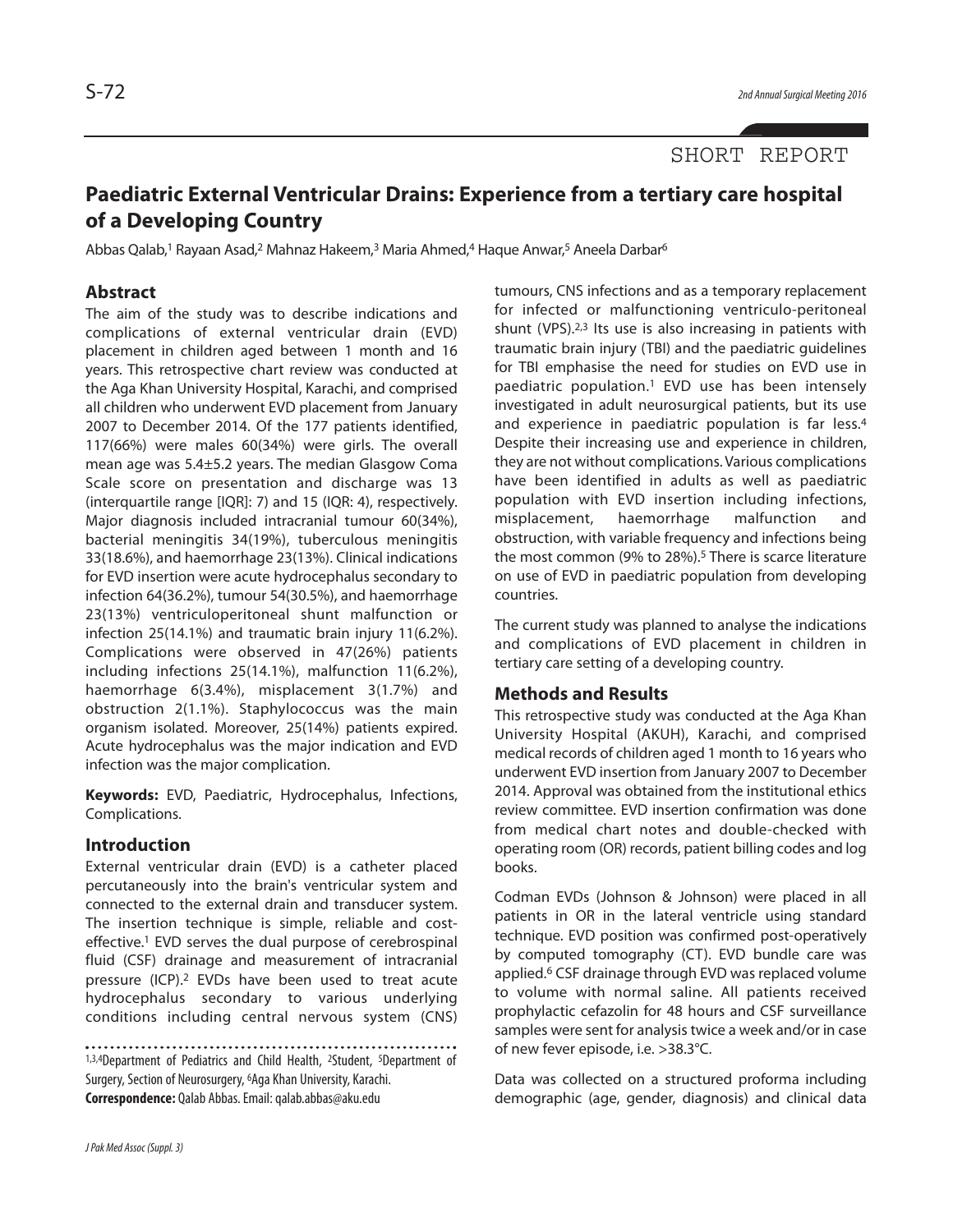**Table:** Basic Demographic and EVD Data (n=177).

| <b>Variable</b>                      |                               | <b>Number</b> |
|--------------------------------------|-------------------------------|---------------|
|                                      |                               | (percentage)  |
| Age (Median with IQR)                |                               | 4 (IQR 10)    |
| Gender (Male)                        |                               | 117 (66%)     |
| Female                               |                               |               |
| Glasgow Coma Scale (Median with IQR) |                               |               |
| On Admission: Median (IOR)           |                               | 13(7)         |
| Median (IQR): On Discharge           |                               | 15(4)         |
| <b>Indication for EVD</b>            | Acute Non Traumatic           |               |
|                                      | <b>Hydrocephalus</b>          | 141 (80)      |
|                                      | <b>TRI</b>                    | 11(6)         |
|                                      | <b>VPS Failure</b>            | 25(14)        |
| <b>Primary Diagnosis</b>             | Tumour                        | 60 (34)       |
|                                      | <b>Bacterial Meningitis</b>   | 34 (19)       |
|                                      | <b>Tuberculous Meningitis</b> | 33 (18.6)     |
|                                      | Haemorrhage                   | 23(13)        |
|                                      | Meningocele                   | 9(5)          |
|                                      | Congenital Hydrocephalus      | 7(4)          |
|                                      | TBI                           | 11(6.4)       |
| EVD placement duration: Median (IQR) | 6(6)                          |               |
| Outcome (mortality)                  | 24 (13.5)                     |               |

IQR: Interquartile range,

TBI: Traumatic Brain injury,

EVD: External ventricular drains,

VPS: Ventriculoperitoneal drains.

(Glasgow Coma Scale (GCS) on admission and discharge, indication for EVD insertion, findings of CT brain, duration of EVD placement, complications of EVD). Indications were categorised into acute traumatic and non-traumatic hydrocephalus and VPS failure. Dilatation of ventricles on CT scan with signs and symptoms (low GCS, bradycardia, hypertension, unequal pupils) of raised ICP in a patient with VPS was labelled as VPS failure. Complications noted were malfunction, haemorrhage, and misplacement of EVD, EVD catheter infection, and obstruction. EVD malfunction was identified when EVD could not measure ICP accurately. When CSF was not draining due to debris deposited or kinking of the tube, EVD was considered obstructed. Misplacement was defined as catheter tip outside the lateral ventricle in the brain parenchyma on CT. Infection after EVD insertion was defined as a positive CSF culture in previously sterile CSF with fever above 38.3°C. Haemorrhage after EVD insertion wasidentified by CT imaging. Other outcomes measured included the duration of EVD placement (days) and patient survival. Data was analysed using SPSS 20. Results were presented as frequency with percentages and mean with standard deviation (SD). Student's t-test and chi-square test were applied as appropriate. P<0.05 was considered significant.

Of the 177 patients, 117(66%) were boys and 60(34%) were girls. The overall mean age was 5.4±5.2 years.



**EVD:Externalventricular drains.**

Figure-1: Indications for EVD Insertion in Children.

The indications for EVD insertion were acute non-traumatic hydrocephalus in 141(80%) cases, TBI in 11(6%) and VPS failure in 25(14%). Causes for non-traumatic hydrocephalus included tumour 54(30.5%), bacterial meningitis 34(19%), tuberculous meningitis 30(17%) and haemorrhage 23(13%). There were 25(14%) cases of VPS failure. Diagnosis in patients with VPS failure was meningocele in 9(5%) patients, congenital hydrocephalus in 7(3.9%), tumour in 6(3.4%) and tuberculous meningitis in 2(1.1%).

The median EVD placement duration was six days (interquartile range (IQR): 6). EVD complications were observed in 47(27%) patients, infection 25(14%), malfunction of EVD in 11(6.2%) patients and revision was done, haemorrhage 6(3.3%), misplacement of EVD in 3(1.7%) (intraparenchymal) and obstruction of EVD in 2(1.1%) patients in which revision of EVD was done. In EVDs infected after insertion, microorganisms identified from CSF culture taken from EVD included staphylococcus aureus 5(2.8%), staphylococcus epidermidis 3(1.7%), other staph species 4(2.3%) (all of them coagulase positive), 4(2.3%) patients had pseudomonas species,



**Figure-2:** External Ventricular Drain Complications (n=47).